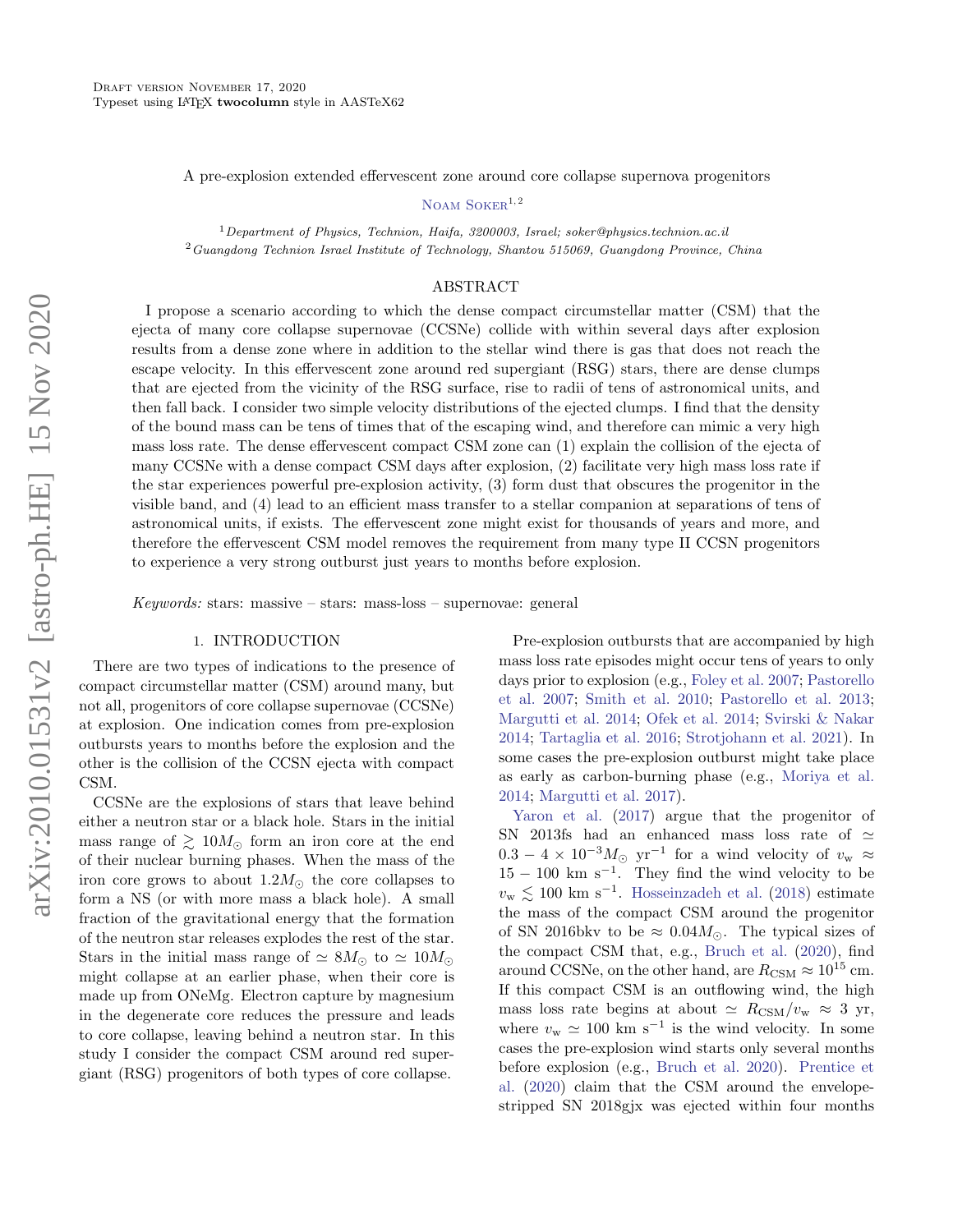from explosion. In that case the CSM is non-spherical, most likely indicating a pre-explosion binary interaction [\(Prentice et al.](#page-7-13) [2020\)](#page-7-13).

There are theoretical studies that include an enhanced mass loss rate years to months before explosion as a result of core activity (e.g., [Morozova et al.](#page-7-14) [2020\)](#page-7-14), either set by excitation of waves (e.g., [Quataert & Shiode](#page-7-15) [2012;](#page-7-15) [Shiode & Quataert](#page-7-16) [2014;](#page-7-16) [Fuller](#page-7-17) [2017;](#page-7-17) [Fuller & Ro](#page-7-18) [2018\)](#page-7-18) or by core-magnetic activity (e.g., [Soker & Gilkis](#page-7-19) [2017\)](#page-7-19). There are two problems with such a core activity as an explanation to all cases of SNe II with compact CSM. (1) In many cases this core activity might lead to substantial envelope expansion, but without much mass loss rate enhancement (e.g., [Mcley & Soker](#page-7-20) [2014\)](#page-7-20). (2) [Bruch et](#page-6-0) [al.](#page-6-0) [\(2020\)](#page-6-0) find that  $> 30\%$  of SNe II have compact CSM, while the fraction of CCSNe that suffer a pre-explosion outburst, which the core activity should excite, is only  $\approx 10\%$  (e.g., [Margutti et al.](#page-7-10) [2017\)](#page-7-10).

Although pre-explosion outbursts do occur, in the present study I consider another model to account for the frequent presence of compact CSM, the effervescent CSM model. In this model there is a dense bound mass in an extended zone around the RSG surface (an extended zone relative to the stellar radius, but at the same time a compact CSM). [Dessart et al.](#page-7-21) [\(2017\)](#page-7-21) presented the idea of a long-lived complex extended dense zone around RSG progenitors of CCSNe that might have up to  $\approx 0.01 M_{\odot}$ . There are some similarities between their model and the effervescent CSM model. Before presenting the effervescent CSM model for CCSN progenitors, I turn to describe the motivation for introducing this model.

In low-mass asymptotic giant branch (AGB) stars that are potential progenitors of planetary nebulae there are several observations that have lead to the development of the effervescent CSM (wind) model [\(Soker](#page-7-22) [2008\)](#page-7-22). These observations include complicated structures of SiO maser clumps (e.g., [Cotton et al.](#page-6-1) [2006\)](#page-6-1) and a chaotic inflow-outflow motion around the surface of some AGB stars (e.g., [Diamond & Kemball](#page-7-23) [2003\)](#page-7-23). Water maser observations that explore regions at larger distances from the surface of some AGB stars,  $r \approx 100$  AU, also indicate inhomogeneous outflows (e.g., [Vlemmings et al.](#page-7-24) [2002\)](#page-7-24). The distribution of dust close to some AGB stars is also inhomogeneous, and might be related to the magnetic field in the atmosphere of AGB stars (e.g., [Khouri](#page-7-25) [et al.](#page-7-25) [2020](#page-7-25) and references therein). Mira A is a pulsating AGB star with a radius of  $R_1 \simeq 500 R_{\odot}$  (e.g., [Wood & Karovska](#page-7-26) [2006\)](#page-7-26), and with an inhomogeneous and clumpy asymmetrical tens-AUs extended zone, that is, a compact CSM (e.g., [Planesas et al.](#page-7-27) [1990;](#page-7-27) [Ryde &](#page-7-28) Schöier [2001;](#page-7-28) [Lopez et al.](#page-7-29) [1997\)](#page-7-29). Lopez et al. [\(1997\)](#page-7-29) considered a model where dusty clumps  $\approx 100$  times denser than their environment exist at tens of AUs from the AGB star Mira A. They assume these clumps to explain the IR emission, but did not consider the motion of the clumps.

The carbon AGB star IRC+10216 further motivates the introduction of the effervescent CSM model as it has clumps within  $\approx 10$  AU that Fonfría et al. [\(2008\)](#page-7-30) suggest move outward and inward at high velocities along different radial directions; the fast outward moving clumps reaches distances of  $\gg 10$  AU. The post-AGB star HD56126 has both outflowing and inflowing gas around it at velocities of up to  $\simeq 20$  km s<sup>-1</sup> [\(Klochkova &](#page-7-31) [Chentsov](#page-7-31) [2007\)](#page-7-31). These velocities are non-negligible with respect to the escape velocity of  $\simeq 60$  km s<sup>-1</sup> from this star [\(Li](#page-7-32) [2003\)](#page-7-32).

More relevant to the present study are observations of inhomogeneous winds in RSGs (e.g., [Lobel & Dupree](#page-7-33) [2000;](#page-7-33) [Humphreys et al.](#page-7-34) [2007\)](#page-7-34), including massive dust clumps around the RSG VY CMa (Kamiński [2019\)](#page-7-35). Observations (e.g., [Josselin & Plez](#page-7-36) [2007\)](#page-7-36) and theoretical studies (e.g., [Freytag et al.](#page-7-37) [2002\)](#page-7-37) suggest that such inhomogeneous winds might result from convective cells in the envelope and/or magnetic activity of the giant stars. [Boian & Groh](#page-6-2) [\(2020\)](#page-6-2) argue that CCSNe with CSM tend to come from high mass RSGs, i.e., having zero age main sequence mass of  $M_{\rm ZAMS} \gtrsim 15 M_{\odot}$ . This also suggests luminous CCSN progenitors that can lift gas above the photosphere. There are studies of extended region where inflow and outflow coexist around stars that are close to their Eddington luminosity limit (e.g., [Owocki & van](#page-7-38) [Marle](#page-7-38) [2008;](#page-7-38) [van Marle et al.](#page-7-39) [2009\)](#page-7-39).

The above studies motivated me to introduce the effervescent CSM model to upper AGB stars [\(Soker](#page-7-22) [2008\)](#page-7-22). The basic postulate of this model is that the zone up to about 100 AUs is inhomogeneous and contains many clumps that do not escape the star, but rather fall back.

[Moriya et al.](#page-7-40) [\(2017\)](#page-7-40) consider a dense compact CSM that results from the acceleration zone of the wind. Namely, instead of a constant wind velocity they consider a wind with a velocity that increases with radius, a profile that makes the density higher than of a constant-velocity wind very close to the stellar surface (also [Moriya et al.](#page-7-41) [2018\)](#page-7-41). The effervescent CSM model is different in some key aspects that I discuss later.

[Dessart et al.](#page-7-21) [\(2017\)](#page-7-21) simulate CCSN explosion inside an extended complex CSM that is bound or a dense wind. Numerically, they took either an atmosphere with an extended scale height and/or a dense wind. The effervescent CSM model share some properties and implications with their complex extended zone. They cite as motivation for considering such an extended zone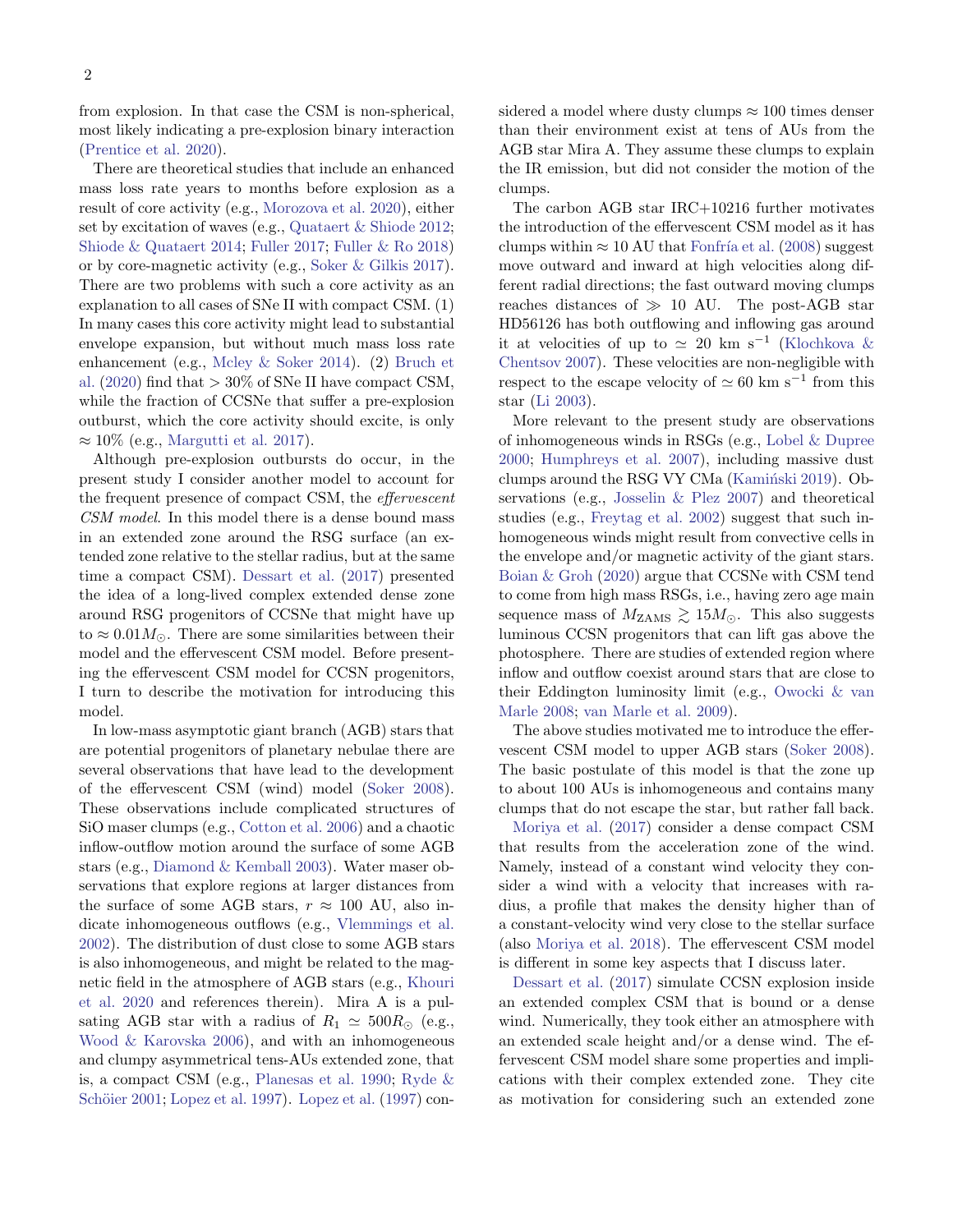the observations of the RSG Betelgeuse that show outflows and inflows (down-flows) out to several RSG stellar radii (e.g., [Ohnaka et al.](#page-7-42) [2011;](#page-7-42) [Kervella et al.](#page-7-43) [2016\)](#page-7-43). [Dessart et al.](#page-7-21) [\(2017\)](#page-7-21) noted that the extended zone removes the requirement for a fine-tuned stellar activity years to months before explosion. I also consider an extended zone, and in that I overlap with their study, but I consider the effervescent model of clumps that move out and fall back. I borrow the effervescent CSM model from low mass AGB progenitors of planetary nebulae. Nonetheless, I actually strengthen the claim of [Dessart](#page-7-21) [et al.](#page-7-21) [\(2017\)](#page-7-21) that an extended zone around the photosphere of many RSG progenitors of CCSNe might explain observations.

In section [2](#page-2-0) I present the basic condition for the presence of an effervescent CSM, and in section [3](#page-2-1) I estimate the outer boundary of the effervescent zone. In section [4](#page-4-0) I present one type of model for the effervescent zone and in section [5](#page-5-0) I present another type. I summarise in section [6.](#page-5-1)

# <span id="page-2-0"></span>2. THE CONDITIONS FOR A DENSE EFFERVESCENT ZONE

Stellar pulsations, magnetic activity, rotation, and/or strong convection bring gas to the zone above and close to the photosphere. The stellar radiation cannot bring all this gas to escape, but brings a large fraction to almost escape velocities. This implies that the effervescent zone will be dense when the stellar radiation cannot accelerate most of the gas around the photosphere to escape velocity. In other words, the effervescent zone will become extended when the radiation momentum flux is about equal to the wind momentum flux. This might be the case during regular evolution of massive RSG stars, and more so for all RSG when powerful convection in the core (e.g., [Quataert & Shiode](#page-7-15) [2012;](#page-7-15) [Fuller](#page-7-17) [2017;](#page-7-17) [Fuller](#page-7-18)  $\&$  Ro [2018\)](#page-7-18) and/or a powerful dynamo in the core (e.g., [Soker & Gilkis](#page-7-19) [2017\)](#page-7-19) drive stronger convection in the envelope. In turn, the stronger envelope convection pushes more gas above the photosphere. This process does not require the power of these activities to be more than what convection in the envelope can carry as the direct mass ejection mechanism requires. For that, this process of mass lifting can start when core activity is still weak, implying many years, even thousands of years and more, before the explosion. There is no need for a fine tuning of the activity to form the compact CSM.

At that stage when the radiation cannot accelerate most of the gas to the escape speed the mass loss rate in the wind is  $M_{\text{wc}} \simeq \eta_{\text{w}} L/(cv_w)$ , where  $v_w$  is the terminal wind speed, L the stellar luminosity, and  $\eta_w$  is the average net effective times that a photon transfers



<span id="page-2-2"></span>Figure 1. A schematic drawing of the effervescent zone (not to scale). The thick-blue arrows depict the escaping wind at its more than escape velocity  $v_w$ . The red-oval clouds depict the dense clumps that rise and fall within the effervescent zone. The orange sphere at the center is the RSG star of radius  $R_*$ . The outer edge of the effervescent zone is at  $R_{\text{eff}}$ .

**Effervescent zone** 

momentum to the wind (only in the outward radial direction). In most cases  $\eta_w < 1$ , but in dense and opaque winds it can be somewhat larger than 1. Substituting typical values gives

<span id="page-2-3"></span>
$$
\dot{M}_{\text{wc}} \simeq 4 \times 10^{-5} \eta_{\text{w}} \left( \frac{L}{2 \times 10^5 L_{\odot}} \right) \times \left( \frac{v_w}{100 \text{ km s}^{-1}} \right)^{-1} M_{\odot} \text{ yr}^{-1}.
$$
\n(1)

This shows that the effervescent zone becomes significant when mass loss rate is high. But when we consider the effervescent zone, the mass loss rate into the wind need not be as high as estimates that do not consider the effervescent zone require.

## 3. A SINGLE CLUMP

<span id="page-2-1"></span>Let us compare the different forces that act on a clump that is  $k_b$  times denser than the ambient wind density,  $\rho_b = k_b \rho_w$ , and it moves at radial distances of tens of AU, i.e.,  $r \gg R_*$ , where  $R_*$  is the stellar radius. The wind density is  $\rho_w = M_w / 4 \pi r^2 v_w$ , where  $M_w$  is the mass loss rate into the wind, and  $v_w$  the wind velocity. I further characterise the clump with its cross section facing the star (perpendicular to the radial direction)  $A_b$ and its length in the radial direction  $l_b$ . I schematically draw the effervescent zone in Figure [1.](#page-2-2)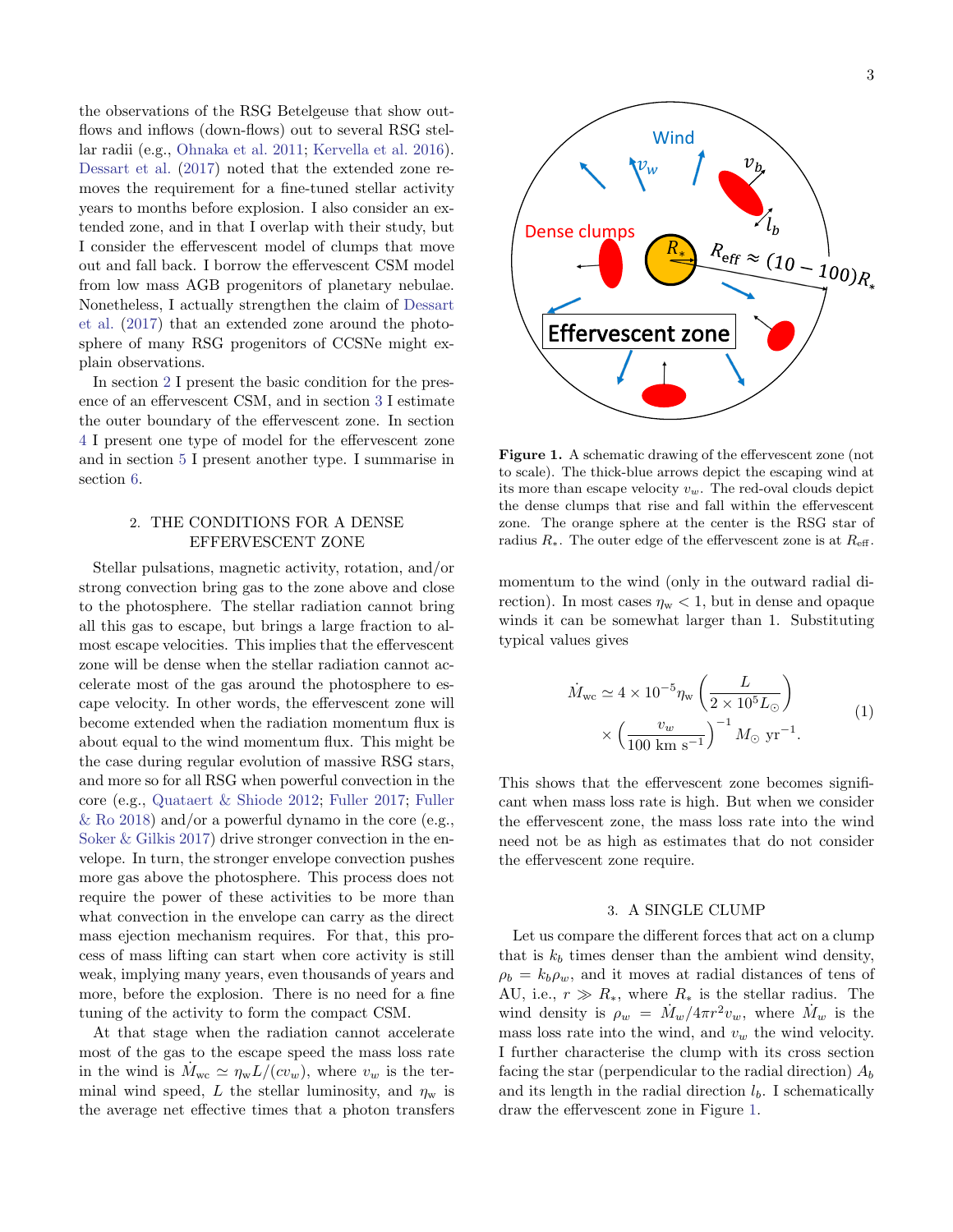The (radial) gravitational force on the clump due to the RSG star of mass  $M_*$  is

<span id="page-3-0"></span>
$$
F_g = -\frac{GM_*}{r^2} \frac{\dot{M}_w}{4\pi r^2 v_w} k_b A_b l_b. \tag{2}
$$

The regular wind exerts drag force on the clump. In this simple treatment I take this force to be

$$
F_w \simeq \frac{\dot{M}_w v_w}{4\pi r^2} A_b.
$$
\n(3)

Namely, due to non-smooth clump surface I assume that the clump absorbs all the momentum of the wind that hits it. For an optical depth of  $\tau_b$  along the radial direction of the clump the radiation exerts a force of

$$
F_{\rm rad} = A_b \frac{L}{4\pi r^2 c} \left( 1 - e^{-\tau_b} \right). \tag{4}
$$

I assumed above that the radiation pressure can accelerate both the wind that hits the clump, and the clump. The justification is that the radiation accelerates the wind within several stellar radii, whereas I consider the clumps at  $r \geq 10R_{*}$ , where  $R_{*}$  is the stellar radius. These distances are outside the winds' acceleration zone and the stellar radiation is close to the photospheric radiation. Namely, I assume that the wind is optically thin while the denser clumps are cooler and have dust. The opacity of the dusty clump is  $\kappa_b \approx 10 \text{ cm}^2 \text{ g}^{-1}$ , while that of the cool and partially neutral wind that contains much less dust is much lower. Overall, at tens of AUs the optical depth in the clumps is much larger than in the wind. However, further out the inner clumps make the radiation redder, and for this longer wavelength band the dust opacity becomes low.

The condition on the blob acceleration to be down (in the  $-r$  direction) is  $F_q + F_{rad} + F_w < 0$ . Using equations  $(2)-(4)$  $(2)-(4)$  $(2)-(4)$  I find this condition to read

<span id="page-3-2"></span>
$$
1 > \frac{F_{\text{rad}} + F_w}{-F_g} \simeq \frac{v_w^2}{v_{\text{Kep}}^2} \frac{r}{R_*} \frac{r}{l_b} k_b^{-1} \times \left[ \frac{L/c}{\dot{M}_w v_w} \left( 1 - e^{-\tau_b} \right) + 1 \right], \tag{5}
$$

where  $v_{\text{Kep}} = \sqrt{GM_*/R_*}$  is the Keplerian velocity on the surface of the star.

I assume that the clump expands radially, e.g.,  $A_b \propto$  $r^2$ , but that its radial length  $l_b$  stays constant. I consider two limits. If the reddening of the stellar radiation by dust close to the star is significant, then the low dust opacity to this band implies that  $\tau_b$  might be low. In addition, the low clump's density at large distances also reduces  $\tau_b$ . In that limit I neglect the first term in the

square parenthesis of equation [\(5\)](#page-3-2), and so the requirement on the clump's acceleration to be negative (down to the star) reads

<span id="page-3-3"></span>
$$
\frac{r}{R_*} \lesssim \frac{v_{\text{Kep}}}{v_w} \left(\frac{l_b}{R_*}\right)^{1/2} k_b^{1/2}.\tag{6}
$$

The demand on the clumps to form an extended effervescent zone is that the value of  $k_b$  be large. I emphasise again here that it is not radiation pressure that eject the clumps from the stellar surface, but rather stellar pulsation, stellar convection, and magnetic activity in the outer envelope where gravity is relatively weak.

<span id="page-3-4"></span><span id="page-3-1"></span>If on the other hand radiation pressure exerts a larger outward force on the clump than that of the wind, then I approximate  $(1-e^{-\tau_b})^{1/2} \approx 1$ , and the condition reads

$$
\frac{r}{R_*} \lesssim \frac{v_{\rm Kep}}{v_w} \left( \frac{\dot{M}_w v_w}{L/c} \right)^{1/2} \left( \frac{l_b}{R_*} \right)^{1/2} k_b^{1/2}.
$$
 (7)

Since we take  $\dot{M}_w v_w \simeq L/c$  (equation [1\)](#page-2-3), equations [\(6\)](#page-3-3) and [\(7\)](#page-3-4) are practically the same for the very evolved massive stars I study here.

The conclusion is that to form an extended effervescent zone around the star the clumps should be hundreds to thousands of times denser than the average density of the wind. The extension of the effervescent zone is

<span id="page-3-5"></span>
$$
R_{\text{eff}} \approx 6.7 \times 10^{14} \left(\frac{k_b}{1000}\right)^{1/2} \left(\frac{R_*}{2 \text{ AU}}\right)
$$

$$
\times \left(\frac{l_b}{R_*}\right)^{1/2} \left(\frac{v_w}{v_{\text{esc}}}\right)^{-1} \text{ cm},\tag{8}
$$

where I assume that the wind is saturated in the sense that  $\dot{M}_w v_w \simeq L/c$  and that the wind speed is about the escape speed from the stellar surface  $v_{\rm esc} = 2^{1/2} v_{\rm Ken}$ .

The density in the clump is

$$
\rho_b \simeq 9 \times 10^{-11} \left( \frac{\dot{M}_{\rm wc}}{4 \times 10^{-5}} \right) \left( \frac{r}{1 \text{ AU}} \right)^{-2} \times \left( \frac{v_w}{100 \text{ km s}^{-1}} \right)^{-1} \left( \frac{k_b}{1000} \right) \text{ g cm}^{-3}.
$$
\n(9)

This density is more than one order of magnitude smaller than the density at the photosphere of RSG stars,  $\rho_p$ . As examples, a stellar model of zero age main sequence star of  $M_{\text{ZAMS}} = 15 M_{\odot}$  has a photospheric density of  $\rho_p(1 \text{ AU}) = 5 \times 10^{-9} \text{ g cm}^{-3}$ and  $\rho_p(2 \text{ AU}) = 3 \times 10^{-9} \text{ g cm}^{-3}$ , at stellar radii of  $R_* = 1$  AU and  $R_* = 2$  AU, respectively, along its evolution (I obtained these values from simulating stellar models with the open stellar evolution code mesa; [Pax](#page-7-44)[ton et al.](#page-7-44) [2018\)](#page-7-44). A stellar model of  $M_{\text{ZAMS}} = 30 M_{\odot}$  has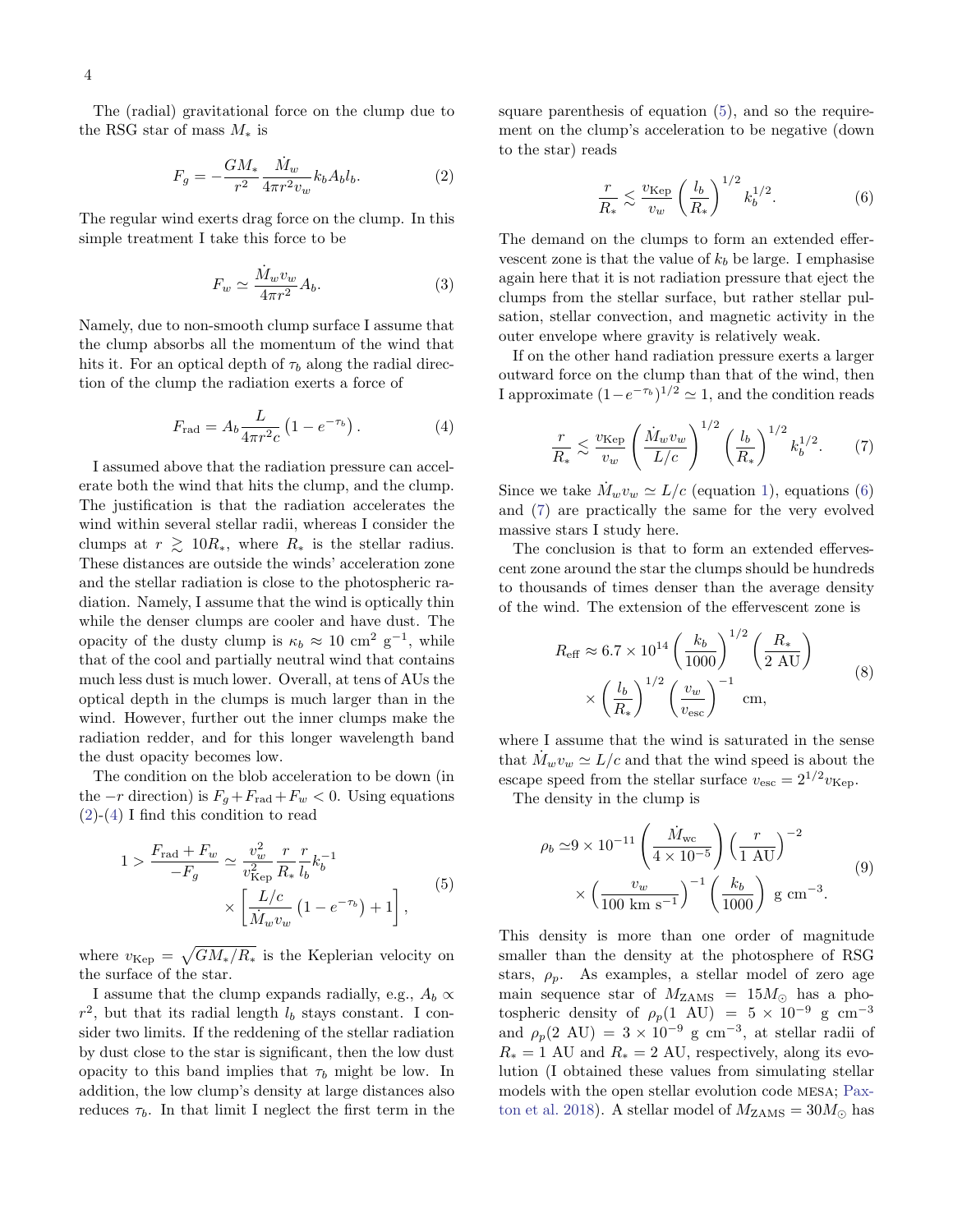a photospheric density of  $\rho_p(2 \text{ AU}) = 4 \times 10^{-9} \text{ g cm}^{-3}$ and  $\rho_p(5 \text{ AU}) = 6 \times 10^{-10} \text{ g cm}^{-3}$ , at stellar radii of  $R_* = 2$  AU and  $R_* = 5$  AU, respectively. This implies that the star might lift such clumps above the photosphere.

# <span id="page-4-0"></span>4. AN EFFERVESCENT ZONE FROM A GROUP OF UNIQUE VELOCITY CLUMPS

#### 4.1. The average density

Consider a case when the activity in the envelope of the RSG star (pulsation, convection, rotation, magnetic activity, powerful radiation) ejects bound mass, i.e., with less than the escape velocity, at a rate of

$$
\dot{M}_{\text{eff}} = \beta \dot{M}_w. \tag{10}
$$

Consider also that the main force on the clumps is gravity, as the other forces that we consider in section [2](#page-2-0) play a role at very large radii where we assume that the effervescent zone is already depleted. The time it takes a clump to reach a maximum radius  $R_{\text{eff}}$  and fall back to the star is

$$
t_{\text{eff}} \simeq \frac{2\pi}{2^{3/2}} \frac{R_*}{v_{\text{Kep}}} \left(\frac{R_{\text{eff}}}{R_*}\right)^{3/2}.
$$
 (11)

A wind element spends a time of  $t_w(R_{\text{eff}}) \simeq R_{\text{eff}}/v_w$  in the effervescent zone. The ratio of the average density of the bound mass to that of the wind (total mass divided by total volume) in the effervescent zone is therefore

<span id="page-4-1"></span>
$$
\frac{\bar{\rho}_{\text{eff}}}{\bar{\rho}_w} \simeq \frac{\pi}{\sqrt{2}} \left(\frac{R_{\text{eff}}}{R_*}\right)^{1/2} \left(\frac{v_w}{v_{\text{Kep}}}\right) \beta \n= 17 \left(\frac{R_{\text{eff}}}{30R_*}\right)^{1/2} \left(\frac{v_w}{v_{\text{esc}}}\right) \beta,
$$
\n(12)

where in the second equality I scaled the wind velocity with the escape velocity from the RSG star.

Of course, many clumps will reach much smaller radii and spend much less time in the effervescent zone. On the other hand, for active RSG stars I expect  $\beta > 1$ . Namely, most of the gas that the envelope activity lifts around the photosphere does not reach the escape velocity. The clumps move at a lower velocity in the outer regions of the effervescent zone, so the density ratio in the outer regions of the effervescent zone is larger even. For example, 55% of its round trip the clump spends in the outer 20 percent of the effervescent zone,  $0.8R_{\text{eff}}$  to  $R_{\text{eff}}$ . For the same parameters I used in scaling equation [\(12\)](#page-4-1) the ratio of average densities in this outer region of the effervescent zone,  $(\bar{\rho}_{\text{eff}}/\bar{\rho}_w)_{0.8-1} \simeq 47$ .

I emphasise two points. (1) This large density ratio exists despite that the mass ejection rate into the effervescent zone is about equal to that in the wind,  $\beta \simeq 1$ . (2) The derivation in this section assumes that the RSG activity brings the wind to the escape velocity, but a similar amount of mass to be close to, but below, the escape velocity. The process of acceleration takes place along several stellar radii, and therefore the derivation here are approximate. Nonetheless, equation [\(12\)](#page-4-1) does give the general behavior of the effervescent zone.

# <span id="page-4-4"></span>4.2. The density profile

I consider that all clumps are ejected to radius  $R_{\text{eff}}$ . In that case the average density at each radius, but not within a distance of  $l_b$  from  $R_{\text{eff}}$  is

<span id="page-4-2"></span>
$$
\rho_{\text{eff}}(r) \simeq 2 \frac{\dot{M}_{\text{eff}}}{4\pi r^2 v_b} \qquad \text{for} \qquad R_* < r < R_{\text{eff}} - l_b, \tag{13}
$$

where the factor 2 comes from that each clump moves outward and fall back. As above, I neglect the forces on the clumps due to radiation and the wind, and so the velocity of the clump is

<span id="page-4-3"></span>
$$
v_b \simeq \sqrt{\frac{2GM_*}{R_{\text{eff}}}} \sqrt{\frac{R_{\text{eff}}}{r} - 1}.
$$
 (14)

With the aid of equations [\(10\)](#page-4-2) and [\(14\)](#page-4-3), equation [\(13\)](#page-4-4) becomes

<span id="page-4-5"></span>
$$
\rho_{\text{eff}}(r) \simeq 2 \frac{\beta \dot{M}_{w}}{4\pi r^{2} v_{\text{esc}}} \left(\frac{R_{\text{eff}}}{R_{*}}\right)^{1/2} \left(\frac{R_{\text{eff}}}{r} - 1\right)^{-1/2}
$$

$$
= 2\beta \rho_{w}(r) \left(\frac{v_{w}}{v_{\text{esc}}}\right) \left(\frac{R_{\text{eff}}}{R_{*}}\right)^{1/2} \left(\frac{R_{\text{eff}}}{r} - 1\right)^{-1/2} (15)
$$
for  $R_{*} < r < R_{\text{eff}} - l_{b}$ .

I note the following properties of the above density profile.

(1) For  $R_{\text{eff}} \gg R_*$ , as is the case in the present study, close to the star, i.e. at  $r \simeq R_*$  the density of the bound gas is  $\rho_{\text{eff}} \simeq 2\beta \rho_w$ .

(2) For the above simple density profile case, the minimum value of the density is at  $r = 0.75R<sub>eff</sub>$ . At that radius

<span id="page-4-6"></span>
$$
(\rho_{\text{eff}})_{\text{min}} = \rho_{\text{eff}}(0.75R_{\text{eff}}) \simeq 19\beta \left(\frac{R_{\text{eff}}}{30R_*}\right)^{1/2} \rho_w. (16)
$$

This ratio increases to, e.g., 33 at  $r = 0.9R_{\text{eff}}$ , keeping other parameters the same.

(3) The density profile is quite flat in an extended region (equation [15\)](#page-4-5). As three examples,

<span id="page-4-7"></span>
$$
\rho_{\text{eff}} = \rho_{\text{eff}}(0.75R_{\text{eff}}) \times \begin{cases} 1.57 & \text{at } r = 0.95R_{\text{eff}} \\ 1.19 & \text{at } r = 0.55R_{\text{eff}} \\ 1.66 & \text{at } r = 0.40R_{\text{eff}}. \end{cases}
$$
(17)

Overall, if we consider the increase in density near  $R_{\text{eff}}$ that gives the high average density in the outer regions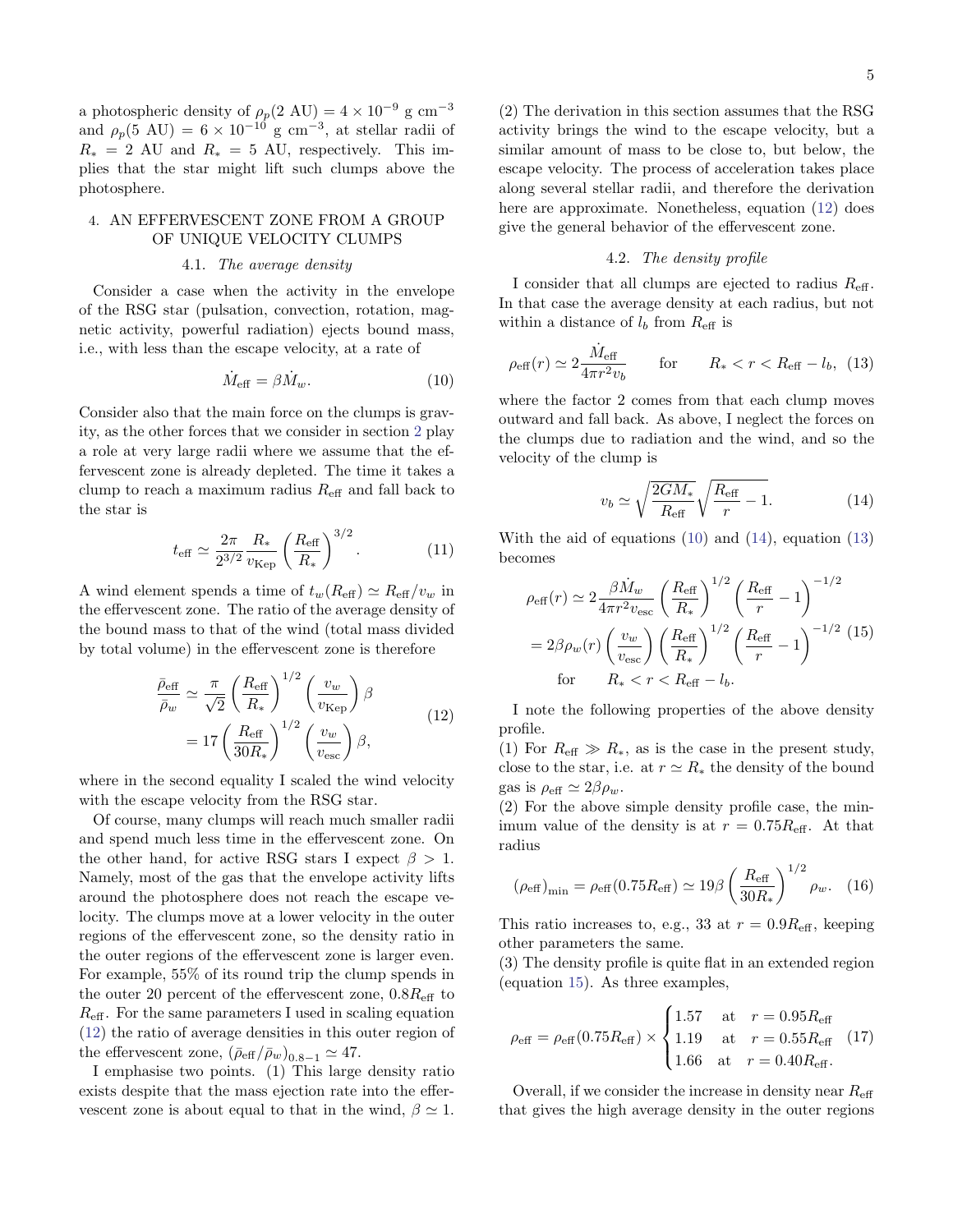of the effervescent zone (equation [12](#page-4-1) and the discussion below it), we see that the ejection at a mass rate about equal to that of the wind might mimic a short-lived wind with a mass loss rate that is tens times larger than the real mass loss rate.

# <span id="page-5-0"></span>5. AN EXAMPLE OF VELOCITY DISTRIBUTION

In the first paper on the effervescent zone that aimed at AGB stars [\(Soker](#page-7-22) [2008\)](#page-7-22) I concentrated on a simple derivation of a density profile for a specific case (for more details see that paper). I assumed that the bound gas is ejected from a radius of  $R_0 \approx \text{few} \times R_*$  (for the motivation to take  $R_0 \approx \text{few} \times R_*$  for the extended dense zone see [Soker](#page-7-22) [2008](#page-7-22) and [Dessart et al.](#page-7-21) [2017\)](#page-7-21), and I took the mass ejection rate in the velocity interval v to  $v+dv$ as

<span id="page-5-4"></span>
$$
d\dot{M}_e = f\dot{M}_w \left(\frac{v}{v_{\text{esc,0}}}\right)^q \frac{dv}{v_{\text{esc,0}}} \quad \text{for} \quad 0 < v < v_m, \tag{18}
$$

where  $v_{\text{esc},0}$  is the escape speed from  $R_0$  and  $q(-k_v)$  in [Soker](#page-7-22) [2008\)](#page-7-22) is a constant of the model. The maximum velocity  $v_m$  is for clumps that reach the outer boundary of the effervescent zone  $R_{\text{eff}}$ , with the relation  $v_m$  =  $v_{\rm esc,0}\left(1-R_0/R_{\rm eff}\right)^{1/2}$  . The total rate of unbound mass that the star ejects to the effervescence zone is

$$
\dot{M}_{\text{eff}} = \frac{f}{1+q} \left(\frac{v_m}{v_{\text{esc},0}}\right)^{1+q} \dot{M}_w \n= \frac{f}{1+q} \left(1 - \frac{R_0}{R_{\text{eff}}}\right)^{\frac{1+q}{2}} \dot{M}_w,
$$
\n(19)

From this,  $f = (1+q)(1-R_0/R_{\text{eff}})^{-(1+q)/2} \beta$ , where I defined  $\beta$  in equation [\(10\)](#page-4-2).

As I expect the very luminous RSG stars to lift more gas closer to the escape speed I take  $q \gg 1$  (in the first paper I took low values of  $q \approx 1$ , and even negative values). Under the very crude assumption that each dense clump spends all the time at the maximum radius of its up and down trajectory I derived [\(Soker](#page-7-22) [2008\)](#page-7-22) the ratio of the bound density to the escaping wind density as

<span id="page-5-2"></span>
$$
\frac{\rho_{\text{eff}}}{\rho_w} \approx (1+q)\beta \left(1 - \frac{R_0}{R_{\text{eff}}}\right)^{-\frac{1+q}{2}} \frac{\pi}{2} \left(\frac{v_w}{v_{\text{esc}}}\right) \left(\frac{R_0}{R_*}\right) \times \left(\frac{r}{R_*}\right)^{-1/2} \left(1 - \frac{R_0}{r}\right)^{\frac{q-1}{2}} \quad \text{for} \quad R_0 < r < R_{\text{eff}},
$$

where as before  $v_{\text{esc}}$  is the escape velocity from the stellar surface. I scale equation [\(20\)](#page-5-2) to allow comparison to equations  $(16)$  and  $(17)$ 

<span id="page-5-3"></span>
$$
\frac{\rho_{\text{eff}}}{\rho_w} \approx 9.3 \frac{(1+q)\beta}{10} \left(\frac{v_w}{v_{\text{esc}}}\right) \left(\frac{R_0}{3R_*}\right) \left(\frac{r}{20R_*}\right)^{-1/2} \times \left[ \left(1 - \frac{R_0}{R_{\text{eff}}}\right)^{-\frac{1+q}{2}} \frac{1}{1.69} \right] \times \left[ \left(1 - \frac{R_0}{r}\right)^{\frac{q-1}{2}} \frac{1}{0.52} \right] \quad \text{for} \quad R_0 < r < R_{\text{eff}},
$$
\n(21)

where I normalised terms for  $q = 9, r = (20/3)R_0$  $20R_*,$  and  $R_{\text{eff}} = 10R_0 = 30R_*$  (for  $R_0 = 3R_*$ ).

Keeping all other parameters the same, the ratio in equation [\(21\)](#page-5-3) at two other radii are  $\rho_{\text{eff}}/\rho_w \approx 8.4$  and 9.6, at  $r = 5R_0 = 15R_*$  and  $r = 10R_0 = R_{\text{eff}}$ , respectively. Over all, the density in the outer regions of this version of the effervescent zone decreases more or less as  $r^{-2}$ , as the wind does. To increase the density in the outer regions of the effervescent zone to tens times the wind density for this distribution of clump velocities, would require taking  $\beta > 1$  and/or increasing further the value of q.

### 6. SUMMARY AND IMPLICATIONS

<span id="page-5-1"></span>I presented a phenomenological model for an extended high density zone around RSG stars at the end of their life. The basic assumption is that dense clumps, much denser than the escaping wind, move up and fall back. I term this the effervescent CSM model. The effervescent zone extends to tens of stellar radii, i.e., to  $R_{\text{eff}} \approx 10 - 100 \text{ AU} \approx 10^{14} - 10^{15} \text{ cm}$  for RSG stars. Such an effervescent zone might exist only when the RSG is large, such that surface gravity is relatively weak, and the radial momentum flux of the (escaping) wind is about equal to the momentum flux of the stellar radiation (equation [1\)](#page-2-3).

The effervescent CSM model assumes that during such a stellar evolutionary phase the stellar activity (rotation, convection, magnetic activity, disturbances from the vigorous core nuclear burning; see sectio[n1\)](#page-0-0) lifts large amounts of mass above the photosphere, but the stellar radiation manages to unbound only about half of that mass or less. The rest almost escapes, but falls back after reaching large radii. To fall back rather than be accelerated by radiation and the wind, the effervescent zone extends to no more than tens to about one hundred of AUs (equation [8\)](#page-3-5).

I considered two phenomenological distributions of clumps' velocities (after accelerated out). In the first one (section [4\)](#page-4-0), all clumps move at one velocity very close to the escape velocity. I found that the average density of the bound gas (equation [12\)](#page-4-1) is tens times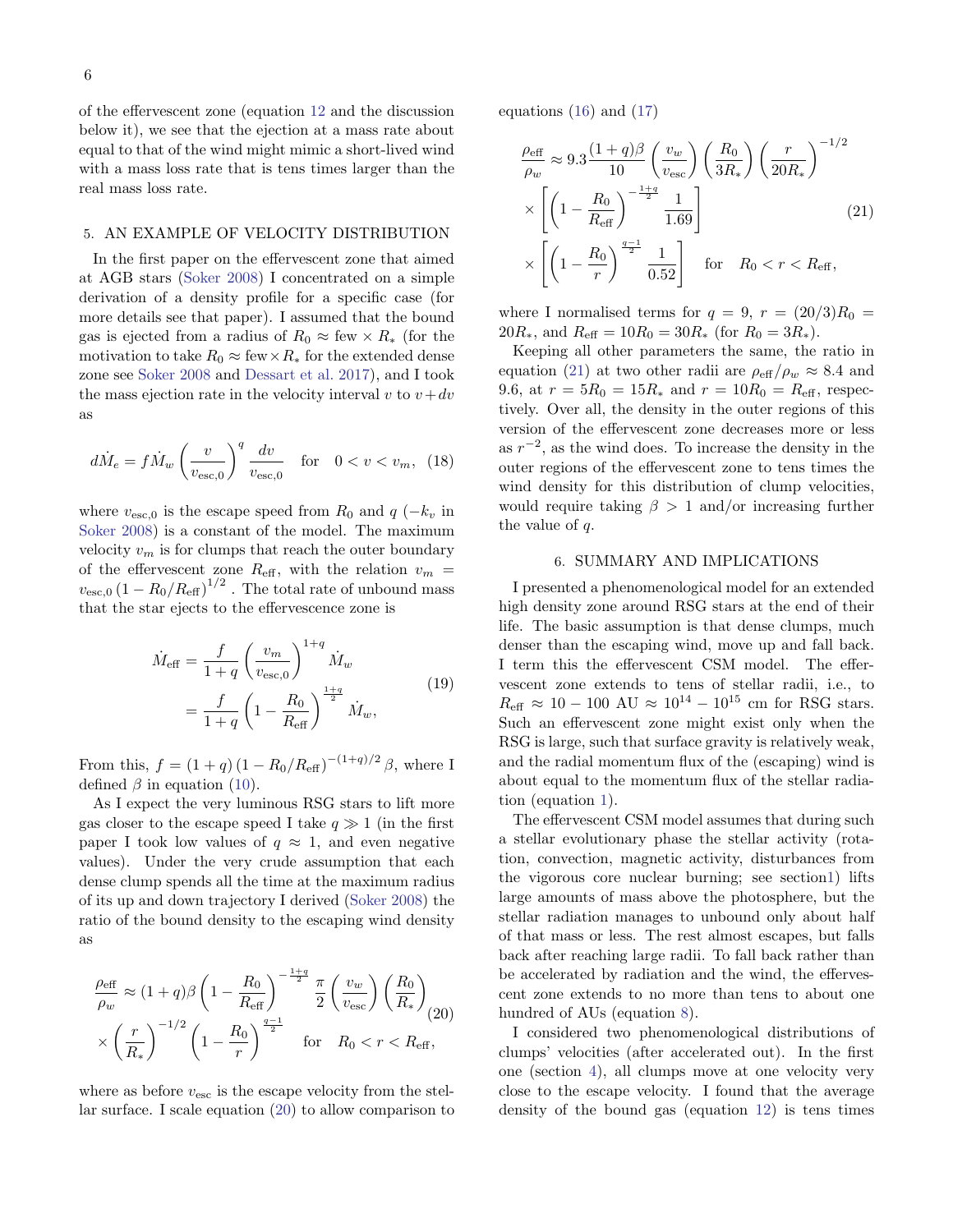larger than that of the escaping wind, in particular in the outer regions of the effervescent zone (equations [16,](#page-4-6) [17\)](#page-4-7).

For example, consider a case where the outer radius of the effervescent zone is 20 times the stellar radius of a large RSG star of stellar radius  $R_* = 2$  AU, i.e.,  $R_{\text{eff}} \simeq 20R_* \simeq 40 \text{ AU} \simeq 6 \times 10^{14} \text{ cm}$ . For the escaping wind properties as given by equation [\(1\)](#page-2-3), which for  $v_w = v_{\text{esc}}$  corresponds to an RSG star of mass  $M_* = 11.3 M_{\odot}$ , the total wind mass inside  $r < R_{\text{eff}}$ is  $M_w(R_{\text{eff}}) \simeq 7 \times 10^{-5} M_{\odot}$ . However, the mass of the bound gas is  $14\beta$  times larger (equation [12\)](#page-4-1), i.e.,  $M_{\text{eff}} \simeq 0.001 \beta M_{\odot}$ . However, in the very outer parts of the effervescent zone this ratio can be as large as  $\approx$  100, mimicking a mass loss rate in the last year or so of  $\approx 0.001 - 0.01 M_{\odot}$  yr<sup>-1</sup>. This might explain some cases of CCSNe with compact CSM, e.g., in SN 2013fs for which [Yaron et al.](#page-7-11) [\(2017\)](#page-7-11) estimated an enhanced mass loss rate of  $\simeq 0.3 - 4 \times 10^{-3} M_{\odot}$  yr<sup>-1</sup>.

[Dessart et al.](#page-7-21) [\(2017\)](#page-7-21) already considered a dense bound gas around RSG progenitors of CCSNe. In the present study I presented calculations of outflowing and inflowing gas to obtain the density profile, rather than assuming it or taking an extended stellar atmosphere. [Dessart et al.](#page-7-21) [\(2017\)](#page-7-21) estimate the mass around the progenitor of SN 2013fs to have been  $\approx 0.01 M_\odot$  spread over  $\approx 2\times 10^{14}$  cm. To account for this amount of mass we would require  $\beta \approx 10$  in the frame of the effervescent CSM model that I studeid here. To account for a compact CSM of  $0.04M_{\odot}$  as in SN 2016bkv [\(Hosseinzadeh](#page-7-12) [et al.](#page-7-12) [2018\)](#page-7-12) or of  $0.07M_{\odot}$  as in SN 2018cuf [\(Dong et al.](#page-7-45) [2021\)](#page-7-45), we would require to take  $\beta \simeq 10$ . It is a large value, but not unreasonable in the effervescent model if the RSG experiences strong stellar activity, e.g., due to rapid rotation.

In section [5](#page-5-0) I adopted the velocity distribution of the clumps (equation [18\)](#page-5-4) from my earlier paper [\(Soker](#page-7-22) [2008\)](#page-7-22). I followed the treatment from that paper, and derived the density profile for this clumps' velocities distribution in equations [\(20\)](#page-5-2) and [\(21\)](#page-5-3). This case requires values of  $\beta > 1$  to achieve high densities in the outer effervescent zone.

[Prentice et al.](#page-7-13) [\(2020\)](#page-7-13) study the type IIb (envelopestripped) SN 2018gjx and argue that its CSM was nonspherical, probably a torus, and extended to about  $20 -$ 30 AU at explosion. They further estimate the mass in the CSM to be  $\approx 0.004 - 0.014 M_{\odot}$  and the mass loss rate from the progenitor that formed this CSM to be  $\approx 0.01 - 0.05 M_{\odot}$  yr<sup>-1</sup>. If indeed the CSM is in a torus, this geometry suggests a strong binary interaction (e.g., [Gofman & Soker](#page-7-46) [2019\)](#page-7-46) that probably spun-up the progenitor. With rapid rotation the stellar progenitor might be able to lift a dense equatorial effervescent zone with the required mass. I therefore raise the possibility that even in these non type II CCSN the compact CSM might be an effervescent zone rather than an intensive escaping wind.

The main motivation to consider the effervescent zone in RSG stars is to remove both the requirement for finetuned and strong stellar activity years to months before explosion. The effervescent CSM model can exist for a long time, thousands of years and more before explosion, and the flow structure by which the gas does not reach the escape speed does not require strong activity. Moderate activity due to some extra rotation and/or moderate core activity might be sufficient.

Another effect of the effervescent zone is an extra mass transfer to a companion, if exists within and close to the effervescent zone [\(Soker](#page-7-22) [2008\)](#page-7-22). To have a high mass transfer rate it is sufficient that the effervescent zone overfills the Roche lobe of the RSG star, such that mass transfer through the first Lagrangian point takes place [\(Harpaz et al.](#page-7-47) [1997;](#page-7-47) [Mohamed & Podsiadlowski](#page-7-48) [2007,](#page-7-48) [2012;](#page-7-49) [Chen et al.](#page-6-3) [2017;](#page-6-3) [Saladino et al.](#page-7-50) [2018;](#page-7-50) [Chen et](#page-6-4) [al.](#page-6-4) [2020;](#page-6-4) this is also termed wind-Roche lobe overflow). Due to the high specific angular momentum of the transferred mass, it will form an accretion disk around the secondary star (if it is not a giant). In turn, the accretion disk is likely to launch two jets that will shape the CSM (e.g., [Hillel et al.](#page-7-51) [2020\)](#page-7-51).

# ACKNOWLEDGMENTS

I thank Avishai Gilkis, Amit Kashi and an anonymous referee for useful comments. I thank Aldana Grichener for simulating stellar models. This research was supported by a grant from the Israel Science Foundation  $(420/16$  and  $769/20$  and a grant from the Asher Space Research Fund at the Technion.

### REFERENCES

<span id="page-6-2"></span>Boian, I. & Groh, J. H. 2020, MNRAS, 496, 1325

- <span id="page-6-0"></span>Bruch, R. J., Gal-Yam, A., Schulze, S., et al. 2020, arXiv:2008.09986
- <span id="page-6-3"></span>Chen, Z., Frank, A., Blackman, E. G., Nordhaus, J., & Carroll-Nellenback J. 2017, MNRAS, 468, 4465
- <span id="page-6-4"></span>Chen, Z., Ivanova, N., & Carroll-Nellenback, J. 2020, ApJ, 892, 110
- <span id="page-6-1"></span>Cotton, W. D., Vlemmings, W., Mennesson, B., et al. 2006, A&A, 456, 339